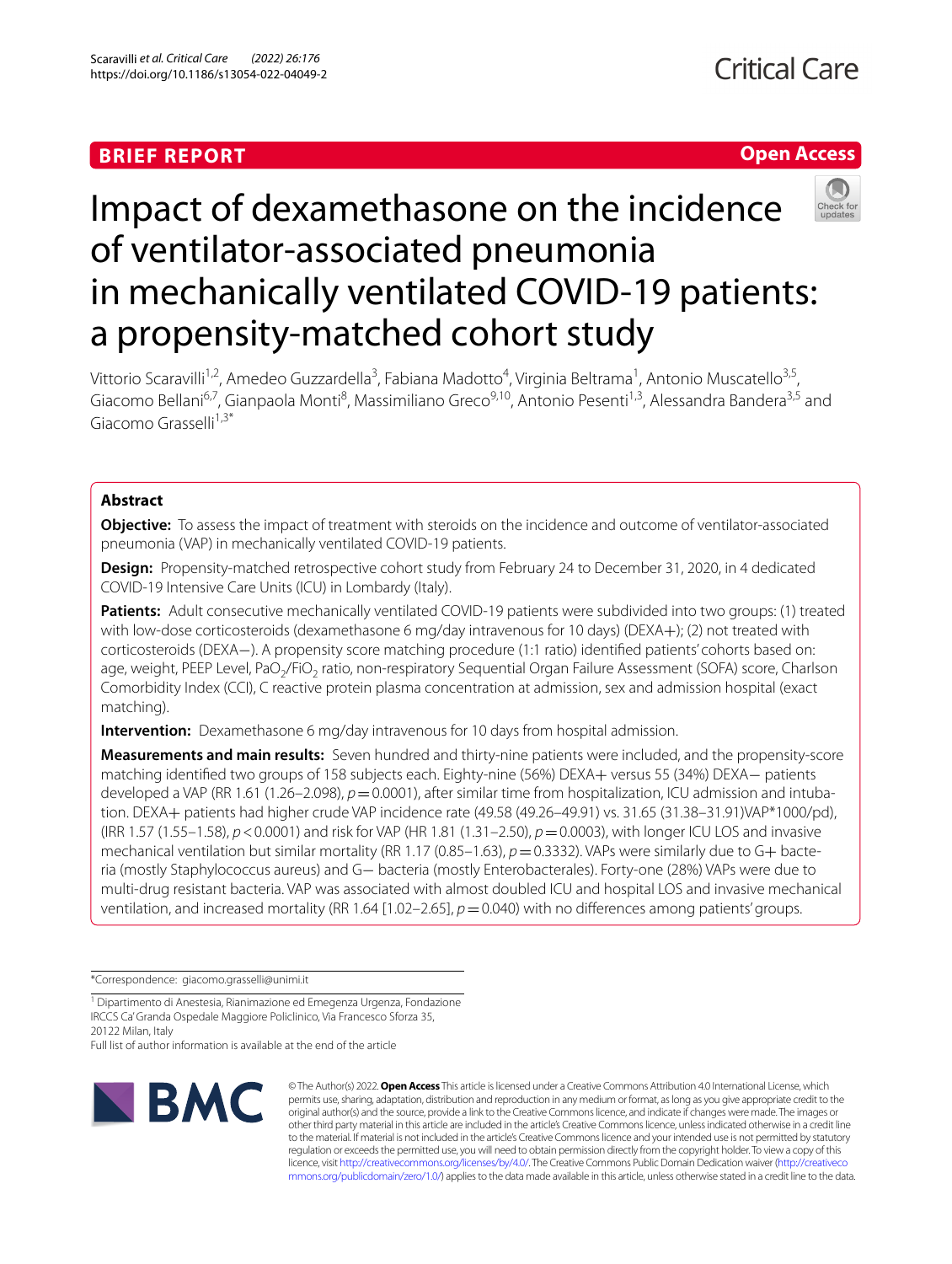**Conclusions:** Critically ill COVID-19 patients are at high risk for VAP, frequently caused by multidrug-resistant bacteria, and the risk is increased by corticosteroid treatment.

*Trial registration*: NCT04388670, retrospectively registered May 14, 2020.

**Keywords:** COVID-19, Ventilator-associated pneumonia, Intensive care unit, Hospital-acquired infections, Corticosteroids, Critical care

## **Introduction**

Acute respiratory distress syndrome (ARDS) is a common complication of COVID-19 that frequently requires prolonged invasive mechanical ventilation [[1\]](#page-4-0).

Since some randomized controlled trials [[2–](#page-4-1)[6\]](#page-4-2) demonstrated a mortality beneft from low-dose corticosteroid therapy, early steroids treatment has become standard in severe COVID-19 [[7](#page-4-3)].

A high incidence of secondary infections, particularly ventilator-associated pneumonia (VAP), has been reported in critically ill COVID-19 patients. Still, the role of corticosteroids in the risk of infectious complications remains uncertain.

This multicenter propensity-matched retrospective cohort study aims to assess the impact of treatment with steroids on the incidence and outcome of VAP in mechanically ventilated COVID-19 patients.

### **Materials and methods**

The local Ethical Committee approved the study (Comitato Etico Milano Area 2; #0008489).

This retrospective propensity-matched retrospective cohort was conducted in four dedicated COVID-19 ICUs in Lombardy (Italy) from February 24 to December 31, 2020. Patients' clinical management was shared between the centers (see Additional fle [1\)](#page-4-4).

All patients admitted to ICU with laboratory-confrmed SARS-CoV-2 infection (positive Reverse-Transcription-Polymerase Chain Reaction assay of nasal swabs) were eligible for inclusion. Exclusion criteria were: (1) age < 18 years old; (2) ICU length of stay  $(LOS)$  < 48 h; (3) respiratory co-infections at ICU admission; (4) reason for ICU admission other than COVID-19; (5) treatment with immunosuppressors (i.e., tocilizumab, anakinra) and high-dose corticosteroids (>1 mg/kg/die methylprednisolone).

After collection of clinical variables at admission, the patients' population was subdivided into two groups: (1) patients admitted before the publication of the RECOV-ERY trial, who did not receive corticosteroids (DEXA−); (2) patients admitted after June 2020, who received lowdose corticosteroids as per RECOVERY protocol (dexamethasone 6 mg/day intravenous 10 days) (DEXA+). A propensity score matching procedure (1:1 ratio, caliper of 0.2) was applied to identify two cohorts of patients matched based on the following covariates: age, weight, PEEP Level,  $PaO<sub>2</sub>/FiO<sub>2</sub>$ , non-respiratory Sequential Organ Failure Assessment (SOFA) score, Charlson Comorbidity Index (CCI), C-reactive protein concentration at ICU admission, and sex and admission hospital.

The primary outcome measure was the incidence rate and etiology of microbiologically confrmed bacterial VAP (see Additional fle [1](#page-4-4)). For every VAP episode, the presence of sepsis or septic shock was recorded. Multidrug-resistant (MDR) VAP was defned according to the international guidelines  $[8]$  $[8]$ . The following secondary outcomes were recorded: survival at ICU and hospital discharge, ICU length of stay (LOS), and duration of mechanical ventilation.

#### **Statistical analyses**

Continuous variables were reported using median and interquartile range (IQR), while discrete variables with absolute and relative frequency.

Diferences between groups were assessed using the chi-square test (or Fisher exact tests) and Student's t test (or Wilcoxon rank-sum test) as appropriate. The crude VAP incidence rate (IR) per 1000 patient-days (pd) in ICU and relative 95% confdence interval (CI) was estimated, considering only the frst VAP occurrence and the days at risk between intubation and VAP, death, or ICU discharge. Risk Ratio (RR), Incidence Rate Ratio (IRR), and 95% CI were estimated as association measures between treatment and VAP occurrence.

Competing risk analysis was used to estimate the cumulative incidence of VAP in the two groups, with death as a competing event. The Grey test was applied to compare the cumulative incidence functions, and hazard ratio (95% CI) was estimated using the Fine and Gray subdistribution hazard function.

All tests were two-sided, and  $p < 0.05$  was chosen to indicate statistical signifcance. SAS (SAS, Cary, NC, USA) and R, version 3.5.2 (R foundation, Wein, Austria) were used for statistical analysis.

#### **Results**

Between February 24, 2020, and December 31, 2020, 952 patients were admitted to the 4 participant centers ICUs; 739 met the study inclusion criteria (see Additional fle [1](#page-4-4): Fig. S1 and Table S1), and from them, the matching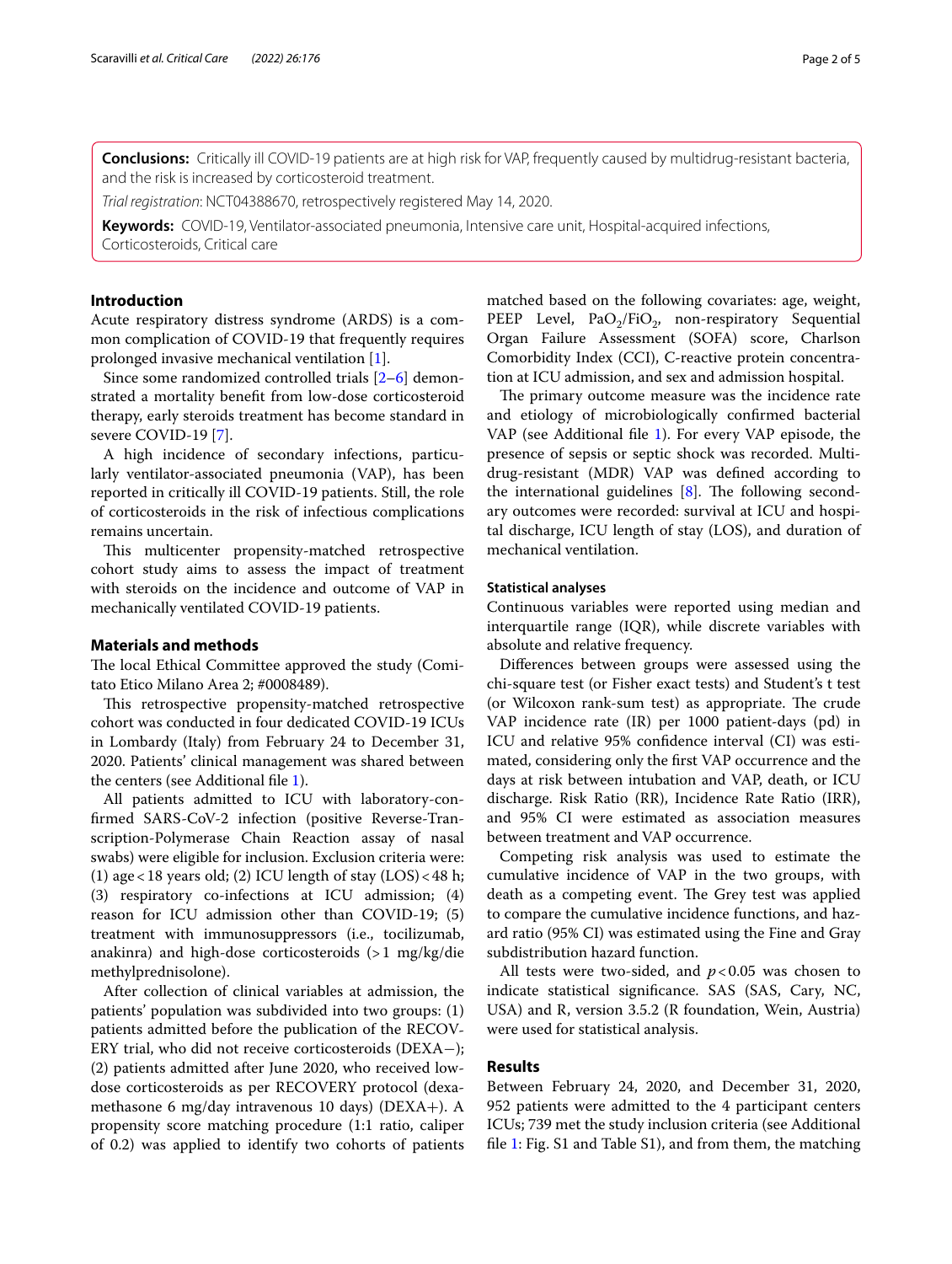procedure identifed a sample of 316 subjects (158 in each group) (see Additional file [1:](#page-4-4) Table S2). Patients were primarily male (78%), overweight (body mass index 28 [25–31]), with frequent cardiologic comorbidities (i.e., hypertension 47%, diabetes 16%, CCI 2 [1–3]). Patient sufered of a mostly respiratory critical illness (i.e., nonrespiratory SOFA score  $0[0-1]$ , SOFA score 4 [3, 4], PaO<sub>2</sub>/FiO<sub>2</sub> 124 [93-180] mmHg) managed with lungprotective ventilation (PEEP 10  $[10-12]$  cmH<sub>2</sub>O, tidal volume/predicted body weight 6.6 [6.0–7.4] mL/kg). Pronation was frequently employed (i.e., 65% of the patients), while renal replacement therapy and extracorporeal lung support were utilized in 8% and 4% of the patients. After matching, no clinically meaningful diferences in admission parameters were observed between the patients' cohorts.

Eighty-nine (56%) DEXA+ patients developed a VAP, as compared to 55 (35%) DEXA− patients (RR 1.61  $(1.26-2.09)$ ,  $p < 0.0001$ ), after similar median time intervals from hospitalization, ICU admission and intuba-tion (Table [1\)](#page-2-0). The crude VAP incidence rate was higher for DEXA+ patients, 49.58 (49.26–49.91) versus 31.65 (31.38–31.91) VAP\*1000/pd (IRR 1.57 (1.55–1.58), *p*<0.0001). Competing risk analysis showed higher, statistically signifcant risk for VAP in the DEXA+ patients (HR 1.81 (1.31–2.50), *p*=0.0003) (Fig. [1\)](#page-3-0). DEXA+ patients showed longer ICU LOS and invasive mechanical ventilation but similar mortality (RR 1.17 (0.85–1.63),  $p = 0.3332$ .

VAP was associated with increased overall mortality (i.e., 38% vs. 27%, OR 1.64 [1.02–2.65], *p*=0.040). with almost doubled mechanical ventilation (i.e., 22 [14–42] vs. 12 [6–18] days,  $p < 0.001$  in DEXA+ patients, and 23 [14–37] vs. 11 [5–15] days, *p*<0.001 in DEXA− patients), and ICU LOS (i.e., 25 [14–37] vs. 11 [7–20] days, *p*<0.001 in DEXA+ patients, and 24 [15–38] vs. 12 [6–16] days, *p* < 0.001, in DEXA− patients), with no differences among patients' groups (see Additional fle [1](#page-4-4): Tables S3, S4 and S5).

The etiology of VAP was not different between groups (see Additional file [1:](#page-4-4) Table S6). VAPs were due to  $G+$ bacteria (mostly Staphylococcus aureus, i.e., 83% of the G+ VAPs) and G− bacteria (mostly Enterobacterales, i.e., 45% of G- VAPs) in 33% and 67% of the cases. Fortyone (28%) VAPs were due to MDR microorganisms: 26 (29%) in DEXA+ patients, and 15 (27%) (*p*=0.802). Considering patients with VAP, DEXA+ had a higher incidence rate of MDR VAP compare to DEXA− (31.48 vs. 27.83 VAP\*1000/pd), with an IRR equal to 1.13 (95% CI: 1.11–1.15; *p*<0.0001). No signifcant diference between groups was detected at competing risk analysis (sHR 1.09, 95% CI: 0.58–2.04, *p*=0.800) (see Additional fle [1](#page-4-4): Fig. S2).

## **Discussion**

In this study, we documented a high risk of VAP in mechanically ventilated COVID-19 patients, which was further increased by using corticosteroids.

#### <span id="page-2-0"></span>**Table 1** Patients' outcomes

| Parameter                                                   | Total ( $n$ $=$ 316) | DEXA+ (n = 158, 50%) DEXA (n = 158, 50%) p value |                     |        | RR/ Incidence RR (95% CI)   |
|-------------------------------------------------------------|----------------------|--------------------------------------------------|---------------------|--------|-----------------------------|
| VAP, No. (% of the included patients)                       | 144 (46%)            | 89 (56%)                                         | 55 (35%)            |        | $0.0001$ 1.61 (1.26-2.09)   |
| VAP Incidence (No. x 1000 ventila-<br>tion-pt/days; 95% CI) | 40.76 (40.55-40.97)  | 49.58 (49.26-49.91)                              | 31.65 (31.38-31.91) |        | $< 0.0001$ 1.57 (1.55-1.58) |
| VAP Severity, No. (% of the included patients)              |                      |                                                  |                     |        |                             |
| Infection                                                   | 80 (56%)             | 43 (48%)                                         | 37 (67%)            | 0.0496 |                             |
| Sepsis                                                      | 32 (22%)             | 25 (28%)                                         | 7(13%)              |        |                             |
| Shock                                                       | 32 (22%)             | 21 (24%)                                         | 11 (20%)            |        |                             |
| Outcome ICU, No. (% of the included patients)               |                      |                                                  |                     |        |                             |
| Discharged                                                  | 216 (68%)            | 104 (66%)                                        | 112 (71%)           |        | $0.3332$ 1.17 (0.85-1.63)   |
| Death                                                       | 100 (32%)            | 54 (34%)                                         | 46 (29%)            |        |                             |
| ICU LOS (days)                                              | $15[-9 to 27]$       | $17$ [10-31]                                     | $14 [8 - 23]$       | 0.0225 |                             |
| Mechanical ventilation (days)                               | $14 [9 - 27]$        | $16$ [10-30]                                     | $13 [7 - 22]$       | 0.0143 |                             |
| Time from hospitalization to infection<br>(days)            | $10[6 - 16]$         | $10[6 - 16]$                                     | $10[6 - 15]$        | 0.9803 |                             |
| Time from ICU to infection (days)                           | $7[5-12]$            | $7[5-12]$                                        | $7[5-12]$           | 0.6407 |                             |
| Time from intubation to infection<br>(days)                 | $7[5-12]$            | $7[5-12]$                                        | $7[5-12]$           | 0.5070 |                             |

Data are presented as absolute frequency (% of the included patients) or as median and interquartile range. RR, Risk Ratio; ICU, Intensive Care Unit; MDR, Multi-Drug Resistant; VAP, Ventilator-Associated Pneumonia; LOS, Length of Stay. Statistically signifcant variables are highlighted in bold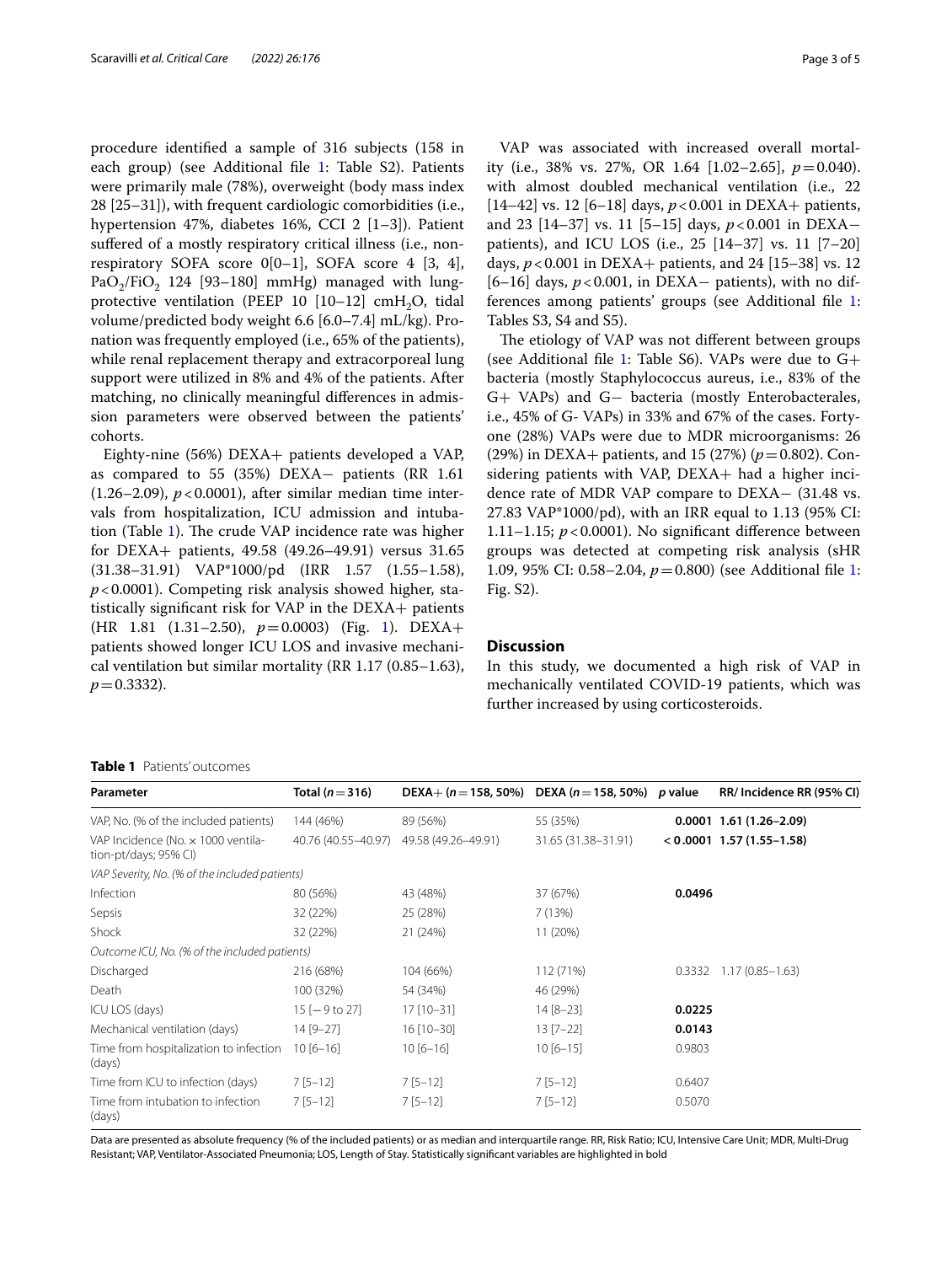

<span id="page-3-0"></span>We previously documented [\[1](#page-4-0)] that critically ill COVID-19 patients are at high risk for hospital-acquired infections, especially VAP and bloodstream infections, frequently caused by MDR bacteria. Several studies [\[9](#page-4-6)] showed similar results, with an apparent increased risk of infection in COVID-19 vs. non-COVID-19 patients [\[10](#page-4-7)].

Since the publication of the RECOVERY and subsequent randomized controlled studies [\[2–](#page-4-1)[6\]](#page-4-2), corticosteroids were introduced as standard clinical practice for severe COVID-19 patients. Only the CoDEX trial specifcally assessed the incidence of infections [\[6](#page-4-2)]. However, the study was terminated early after the dissemination of the results of the RECOVERY study, and the impact of corticosteroids on infection risk could not be evaluated. A retrospective analysis [\[11\]](#page-4-8) on the efect of corticosteroid treatment in invasively ventilated COVID-19 patients failed to show an increased risk of infections. Still, this study did not focus on VAP and included a limited number of non-matched patients (i.e., 151). Moreover, 30% of the cases received concomitant treatment with other immunosuppressants (e.g., tocilizumab), and 10% of the subjects had a secondary co-infection at admission.

To control the efect of potential confounders and of eventual selection bias in the use of steroids, in the present study we: (1) excluded all patients treated with rescue immunosuppressants (i.e., high-dose corticosteroids, tocilizumab); (2) excluded all patients with co-infections; (3) performed a rigorous matching approach—comprising the basal infammatory status by the CRP at admission—that allowed to compare two "identical" groups

of patients except for their exposure status; (4) focused only on microbiologically confrmed VAP; (5) performed a complete follow-up, until death or hospital discharge (and thus excluding the possibility for a late protective efect of steroids on VAP risk).

Our study has several limitations. First, it is a retrospective analysis. Second, there was no standard antibiotic strategy across different centers and periods. Third, since we included only microbiologically confrmed VAP, we may have underestimated the incidence of low-yield cultures (e.g., cultures obtained while the patients were receiving an antibiotic treatment) infections. Fourth, the study was conducted in a single Western European country with a high incidence of MDR infection, limiting the generalizability of our fndings. Lastly, unmeasurable, and unavailable confounders (e.g., evolutionary patterns of microbiological epidemiology, diferent period of enrollment) may have infuenced our results.

## **Conclusions**

Critically ill COVID-19 patients are at high risk for VAP, frequently caused by multidrug-resistant bacteria, and the risk is increased by corticosteroid treatment. Clinicians should make every efort to implement protocols for the surveillance and prevention of infectious complications. Further longitudinal studies could focus on benefts and costs of DEXA connected to VAP incidence and survival.